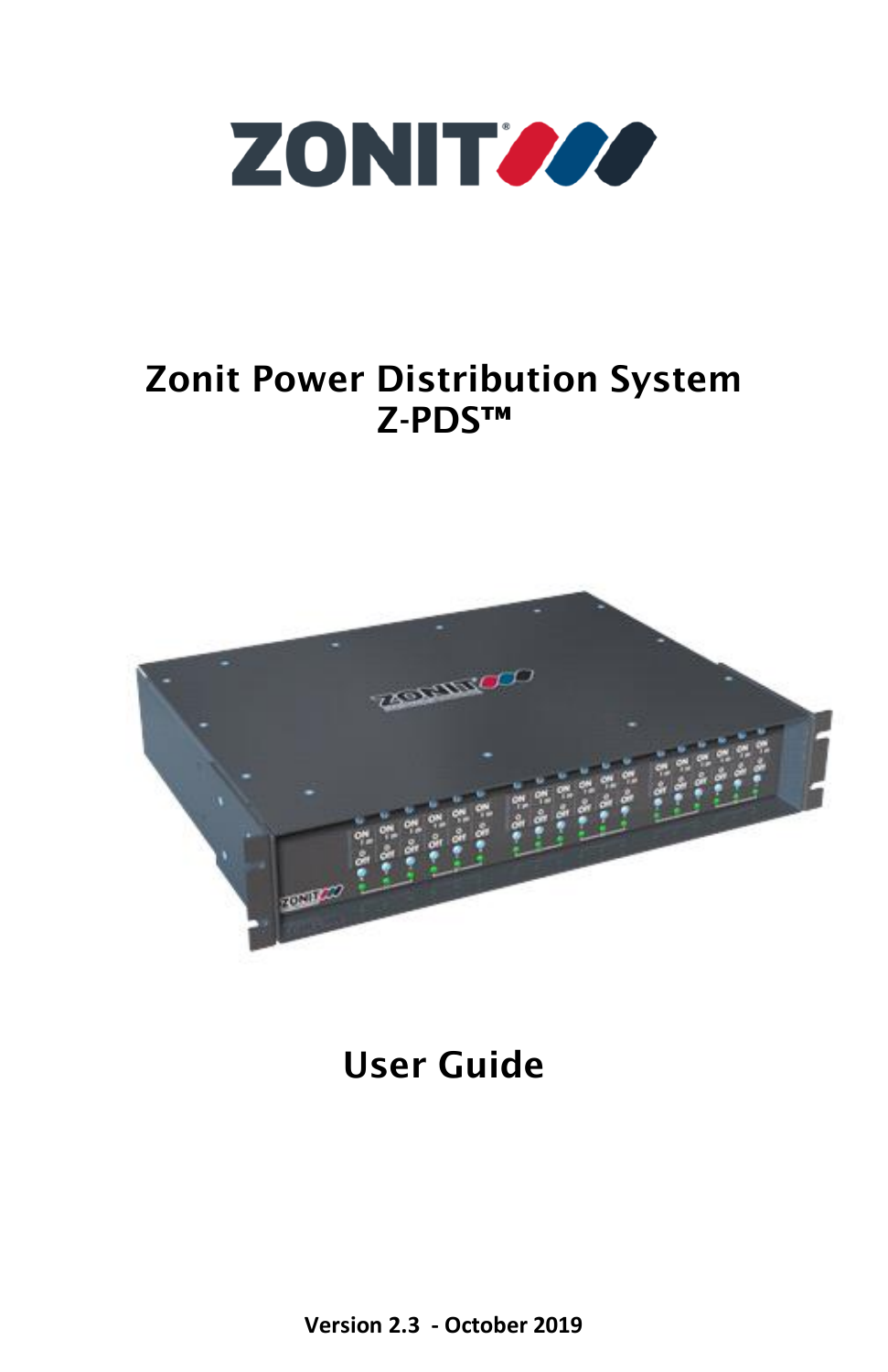### Table of Contents

**Version 2.3 - October 2019**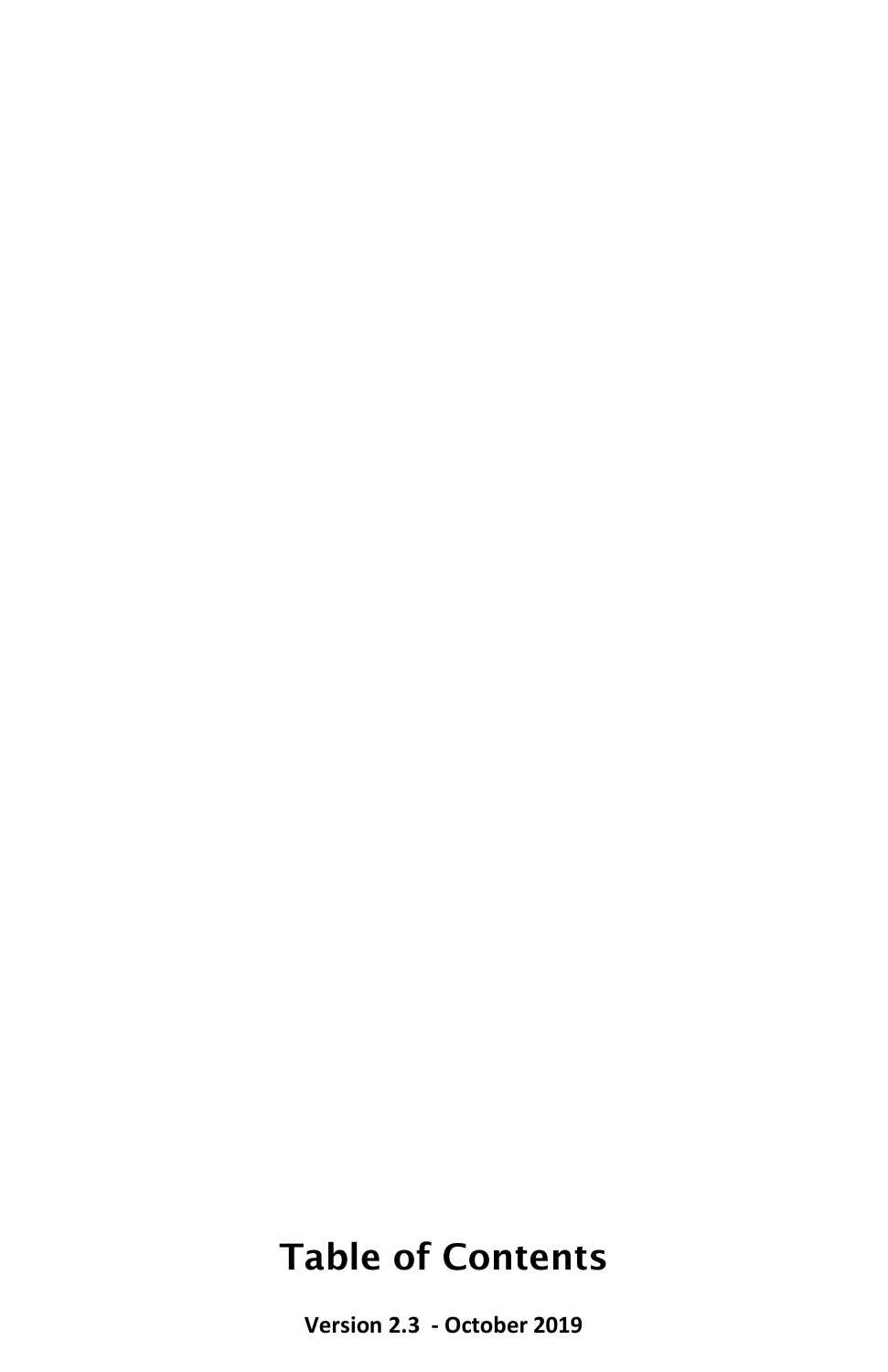| Overview                                       | $\overline{c}$ |  |  |  |  |  |
|------------------------------------------------|----------------|--|--|--|--|--|
| <b>Cautions and Warnings</b>                   |                |  |  |  |  |  |
| <b>Specifications</b>                          | 4              |  |  |  |  |  |
| Common Z-PDS Models                            | 5              |  |  |  |  |  |
| Installation                                   | 6              |  |  |  |  |  |
| <b>Pre-Installation Considerations</b>         |                |  |  |  |  |  |
| Shipped Items List                             | 6              |  |  |  |  |  |
| Mounting                                       | $\overline{7}$ |  |  |  |  |  |
| Z-PDS Mounting                                 | $\overline{7}$ |  |  |  |  |  |
| <b>Electrical Connection &amp; Power-Up</b>    | 8              |  |  |  |  |  |
| Option 1: Connect via supplied plugs           | 8              |  |  |  |  |  |
| Option 2: Connect via hard-wire module         | 9              |  |  |  |  |  |
| <b>Electrical Connection of Output Loads</b>   | 10             |  |  |  |  |  |
| Operation                                      | 10             |  |  |  |  |  |
| <b>Output Circuit Configurations</b>           | 11             |  |  |  |  |  |
| Line to Neutral Voltage                        | 11             |  |  |  |  |  |
| Line to Line Voltage                           | 11             |  |  |  |  |  |
| Three Phase Wye                                | 11             |  |  |  |  |  |
| Three Phase Delta                              | 11             |  |  |  |  |  |
| Controls                                       | 12             |  |  |  |  |  |
| Maintenance                                    | 13             |  |  |  |  |  |
| Troubleshooting                                | 13             |  |  |  |  |  |
| Warranty                                       | 14             |  |  |  |  |  |
| Waste Electrical & Electronic Equipment (WEEE) | 16             |  |  |  |  |  |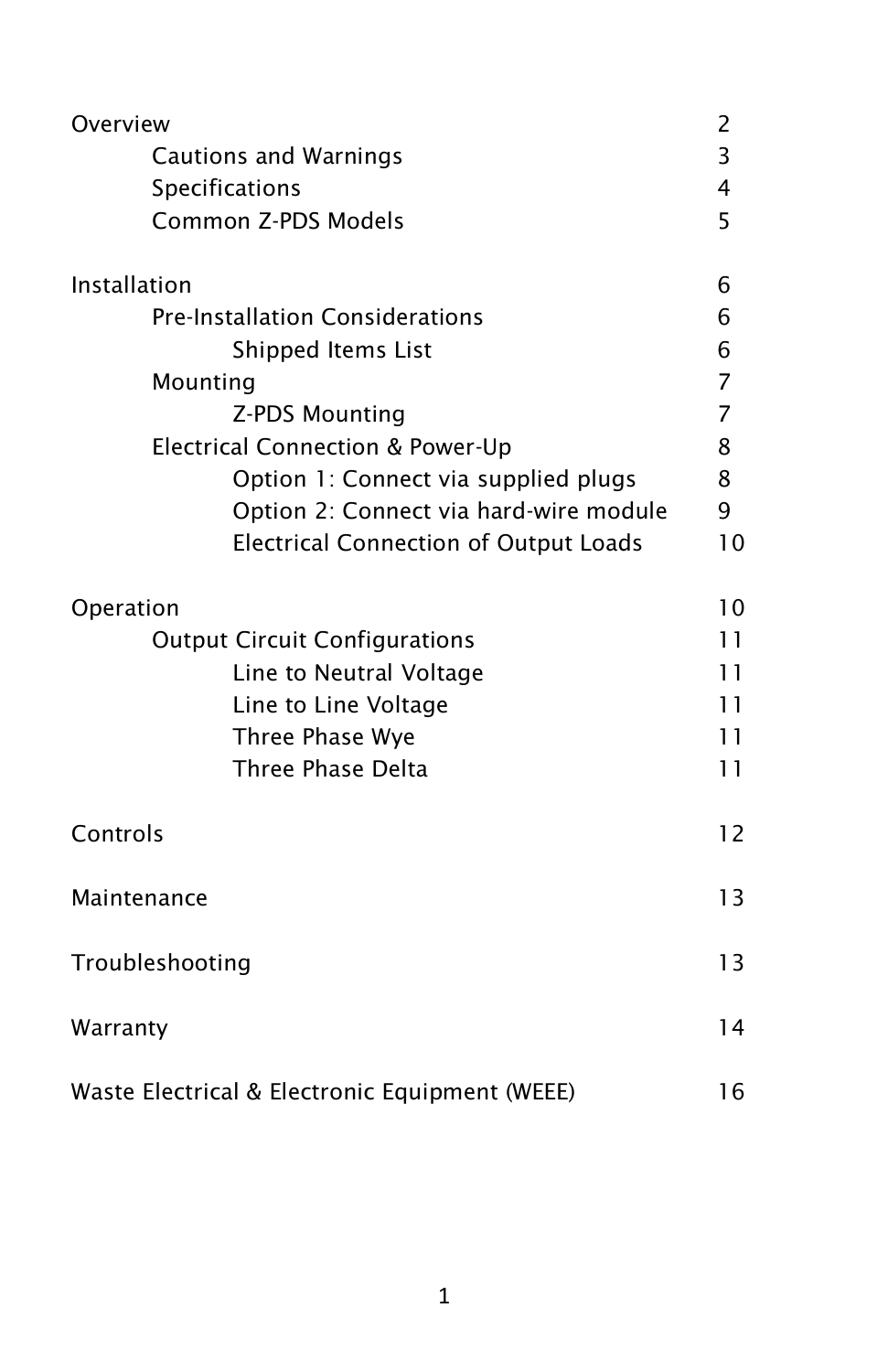### **Overview**

The Zonit Power Distribution System (Z-PDS™) is an extremely versatile and reliable power delivery solution for data centers and tele-communication closets with many innovative patented and patent pending features. It delivers 208V or 480V three phase A-B redundant power directly at the rack and outputs a wide variety of power configurations. Depending on the power density needed in each rack a single Z-PDS can feed multiple plug strips or power IT equipment such as blade servers. A typical deployment uses a Z-PDS to provide A+B redundant power to multiple racks.

The Z-PDS has patented phase load balancing technology which statistically distributes power loads evenly across all phases to eliminate manual balancing of the per phase power loads on UPS units and generators. It also has individual circuit breaker protection for each hot phase of each output to minimize the impact of any fault. While plug strips are typically attached to the outputs of the Z-PDS it is possible to connect either plug strips or IT equipment directly. All output connections are made via standard plugs and receptacles so no electricians are needed to make changes. A wide variety of standard and custom plug adapters for the Z-PDS system are available from Zonit.

The Z-PDS system is the logical evolution of power distribution in the data center. By moving three phase power to the rack and tapping it via inexpensive plug adapters, the same result as running a new whip from a three phase power panel or putting a new tap box in an overhead busway can be achieved, easier, quicker and cheaper.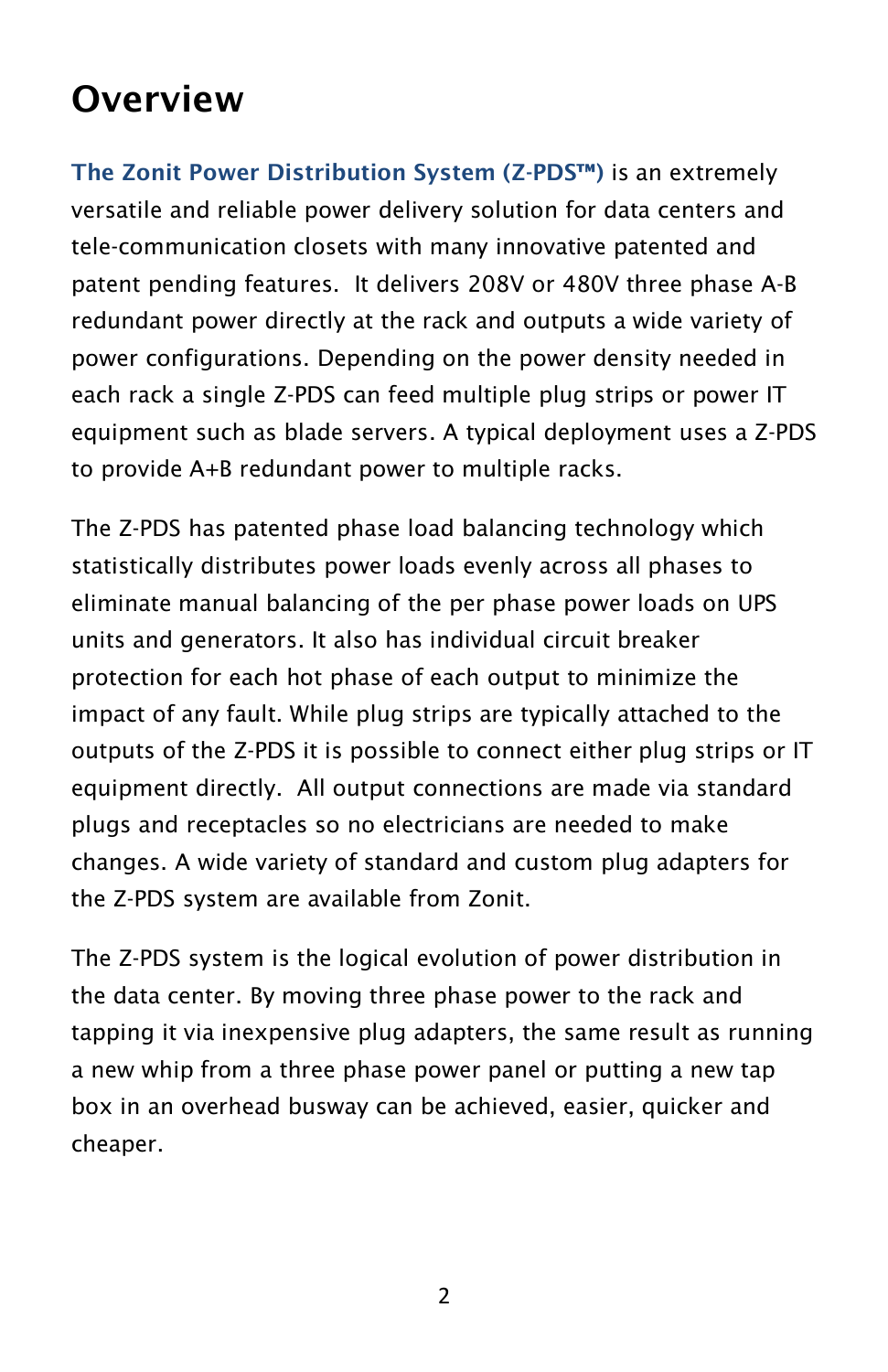## Cautions and Warnings

Please read the instructions thoroughly as damage can occur to people or equipment if the product is not handled correctly during installation, operation, servicing, maintenance, and decommissioning. The symbols below are used to highlight danger indications, warnings or notices.

# DANGER

DANGER indicates an imminently hazardous situation which, if not avoided, will result in death or serious injury.

A

#### $\sqrt{N}$ CAUTION

CAUTION indicates a potentially hazardous situation which, if not avoided, can result in minor or moderate injury.

# NOTICE

NOTICE indicates no immediate physical injury but can include hazards, damages or loss of data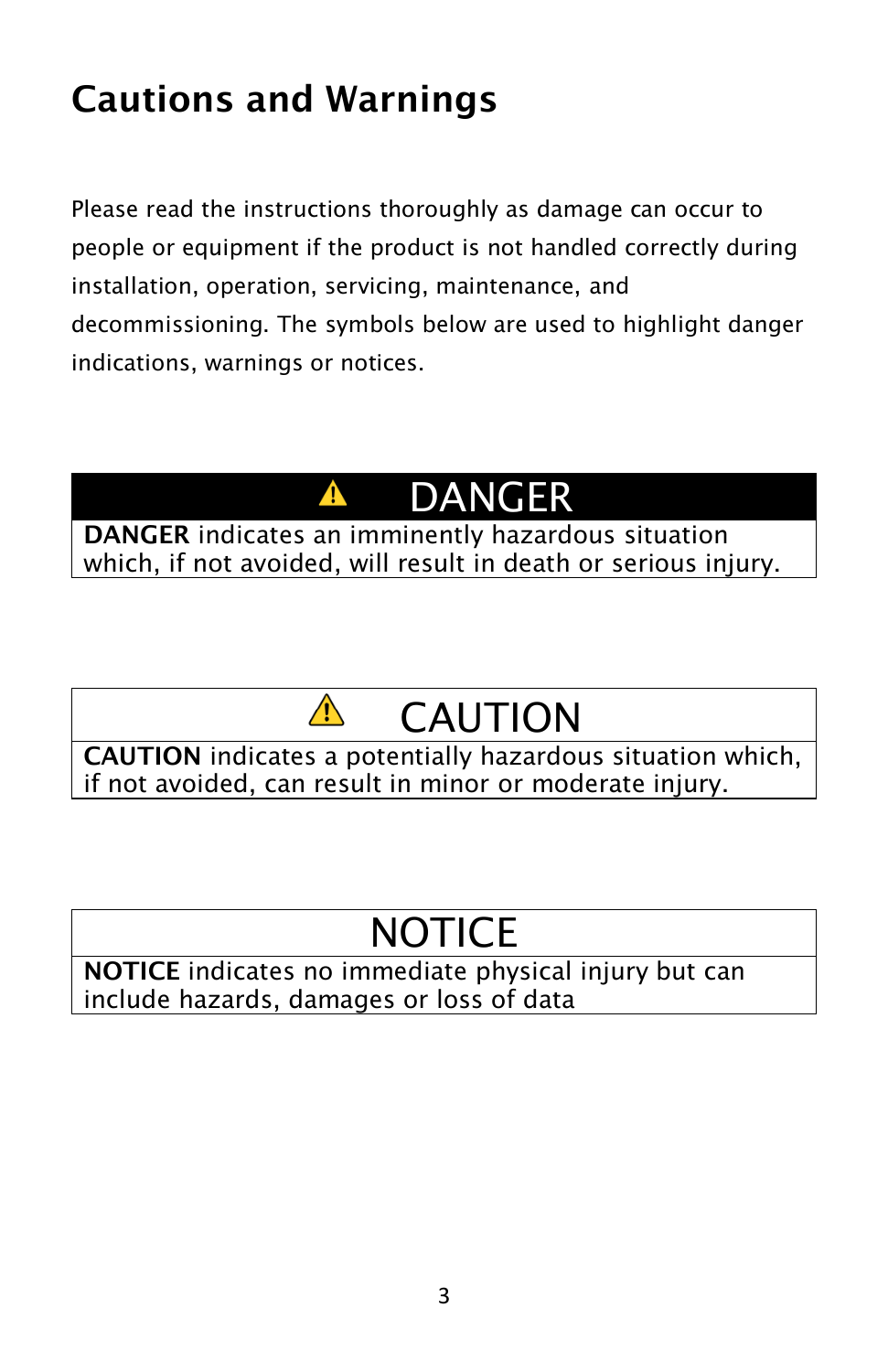## Specifications

|                                                        | ZPDS-<br>208V60A-<br>HW-6L21-20                               | ZPDS-<br>208V60A-<br>HW-4L21-30              | ZPDS-<br>480V60A-<br>HW-4L22-30              | ZPDS-<br>480V60A-HW-<br>6L22-20              | ZPDS-208V30A-<br>L21-4L21-20          | ZPDS-208V30A-<br>L21-4L21-20-CR       |  |  |  |
|--------------------------------------------------------|---------------------------------------------------------------|----------------------------------------------|----------------------------------------------|----------------------------------------------|---------------------------------------|---------------------------------------|--|--|--|
| <b>Electrical</b>                                      |                                                               |                                              |                                              |                                              |                                       |                                       |  |  |  |
| <b>Rated Input</b><br>Voltage<br>[3ø Wye]              | 208V                                                          | 208V                                         | 480V                                         | 480V                                         | 208V                                  | 208V                                  |  |  |  |
| <b>Input Rated</b><br>Max. Amp<br>[Amp]                | 60                                                            | 60                                           | 60                                           | 60                                           | 30                                    | 30                                    |  |  |  |
| <b>Rated Input</b><br>Frequency<br>[Hz]                | 50-60                                                         | 50-60                                        | 50-60                                        | 50-60                                        | 50-60                                 | 50-60                                 |  |  |  |
| <b>Full Load</b><br><b>IKVAI</b>                       | 17.2                                                          | 17.2                                         | 39.9                                         | 39.9                                         | 8.64                                  | 8.64                                  |  |  |  |
| <b>Standard</b><br><b>Input Cords</b>                  | 4AWG-5/C-SOOW-600V-90C-UL/CSA                                 |                                              |                                              |                                              | 10AWG-5/C-SJTW-600V-105C-<br>UL/CSA   |                                       |  |  |  |
| <b>Input Cord</b><br><b>Terminations</b>               | Hardwire enclosure                                            |                                              |                                              |                                              | Nema L21-30P                          |                                       |  |  |  |
| <b>Outputs</b>                                         | (6) L21-20R                                                   | (4) L21-30R                                  | (4) L22-30R                                  | (6) L22-30R                                  | (4) L21-20R                           | $(4)$ L21-20R<br>(3) 5-20R Duplex     |  |  |  |
| Internal<br>Overload<br><b>Protection</b>              | (18) Circuit<br><b>Breakers</b><br>per phase                  | (12) Circuit<br><b>Breakers</b><br>per phase | (12) Circuit<br><b>Breakers</b><br>per phase | (18) Circuit<br><b>Breakers</b><br>per phase | (12) Circuit<br>Breakers per<br>phase | (12) Circuit<br>Breakers per<br>phase |  |  |  |
| <b>Physical</b>                                        |                                                               |                                              |                                              |                                              |                                       |                                       |  |  |  |
| <b>Dimensions</b><br>(HxWxD)                           | 3.57" x 17.619" x 13.5"<br>Note: width across brackets 19.17" |                                              |                                              |                                              |                                       |                                       |  |  |  |
| Weight                                                 |                                                               | 67Lbs                                        | <b>TBD</b>                                   |                                              |                                       |                                       |  |  |  |
| Shipping<br><b>Dimensions</b>                          | 22" x 24" x 20"                                               |                                              |                                              |                                              |                                       |                                       |  |  |  |
| <b>Shipping</b><br>Weight                              | 72 Lbs<br>TBD                                                 |                                              |                                              |                                              |                                       |                                       |  |  |  |
| Environmental                                          |                                                               |                                              |                                              |                                              |                                       |                                       |  |  |  |
| Elevation<br>Operating                                 | 0 to 10,000 ft.                                               |                                              |                                              |                                              |                                       |                                       |  |  |  |
| Elevation<br><b>Storage</b>                            | 0 to 50,000 ft.                                               |                                              |                                              |                                              |                                       |                                       |  |  |  |
| Operating<br><b>Temperature</b>                        | -13°F to 149°F                                                |                                              |                                              |                                              |                                       |                                       |  |  |  |
| <b>Operating</b><br><b>Humidity</b>                    | 0 - 95% Non-condensing                                        |                                              |                                              |                                              |                                       |                                       |  |  |  |
| <b>Approvals</b>                                       |                                                               |                                              |                                              |                                              |                                       |                                       |  |  |  |
| $\mathsf{c}\,\epsilon$ as appropriate<br><b>Safety</b> |                                                               |                                              |                                              |                                              |                                       |                                       |  |  |  |

Note: All specifications are subject to change without notice.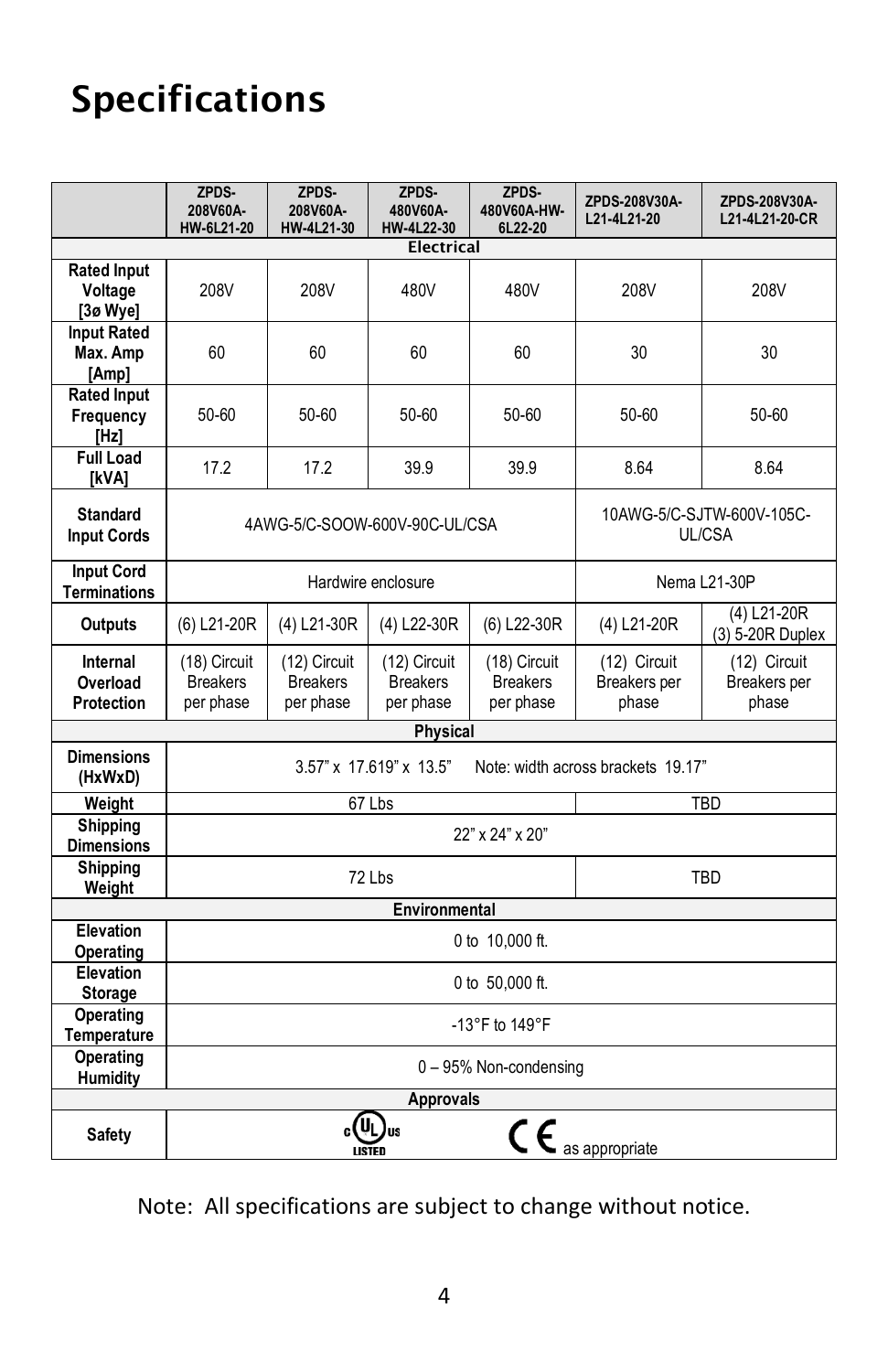### Common Z-PDS Models

| Model                           | No.<br><b>Circuit</b><br><b>Breakers</b> | Voltage<br>Rating | Input<br>Connection | Output<br>Receptacle   | Output<br>Amp<br>Rating |
|---------------------------------|------------------------------------------|-------------------|---------------------|------------------------|-------------------------|
| ZPDS-208V30A-<br>L21-4L21-20    | 12                                       | 208V              | L21-30P             | L21                    | 20                      |
| ZPDS-208V30A-<br>L21-4L21-20-CR | 12                                       | 208V<br>(120V)    | L21-30P             | L21<br>$(5-20$ Duplex) | 20                      |
| ZPDS-208V60A-<br>HW-6L21-20     | 18                                       | 208V              | Hard Wire           | L21                    | 20                      |
| ZPDS-208V60A-<br>HW-4L21-30     | 12                                       | 208V              | Hard Wire           | L21                    | 30                      |
| ZPDS-480V60A-<br>HW-6L22-20     | 18                                       | 480V              | Hard Wire           | 122                    | 20                      |
| ZPDS-480V60A-<br>HW-4L22-30     | 12                                       | 480V              | Hard Wire           | L22                    | 30                      |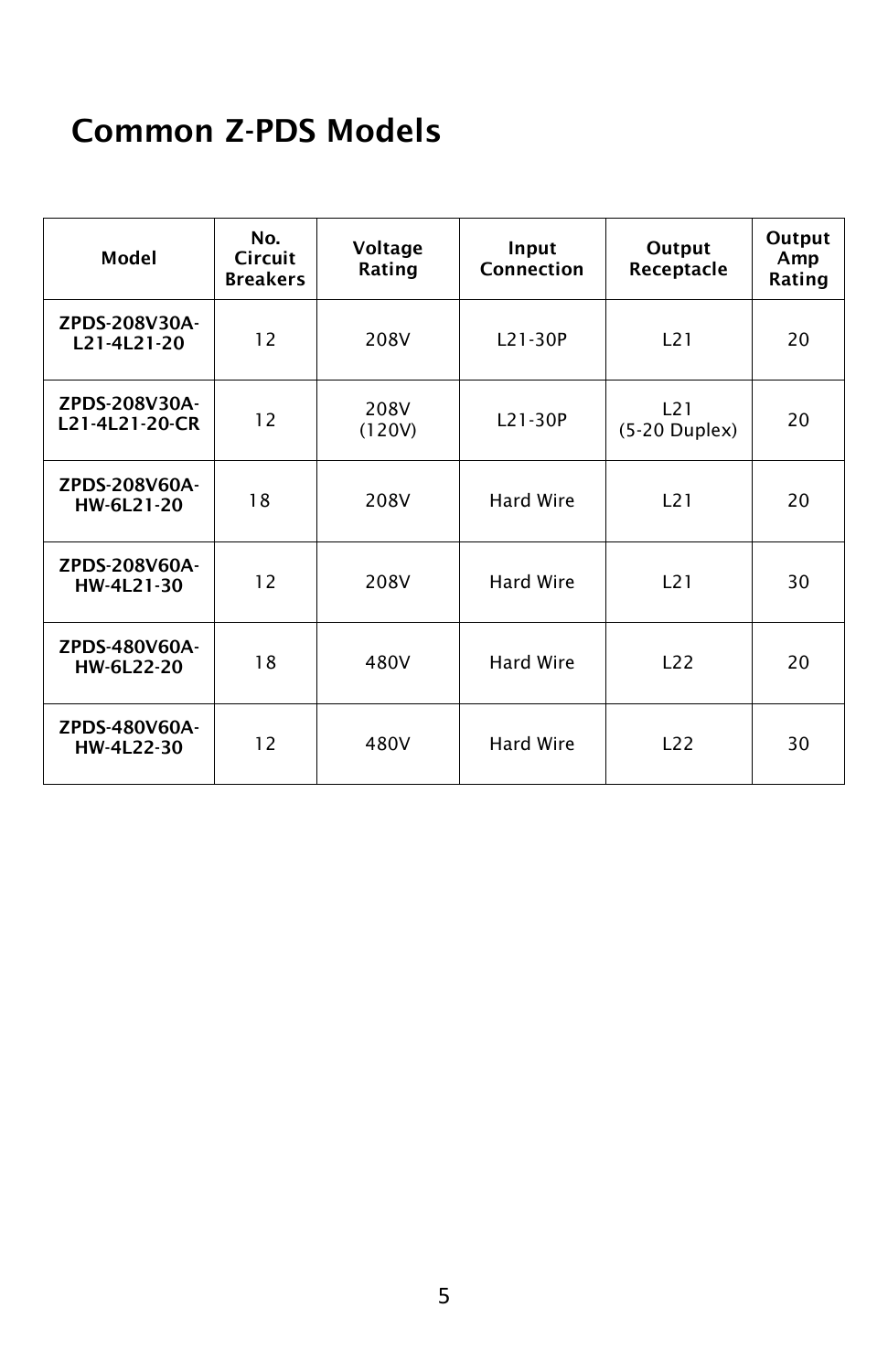# Installation

### Pre-Installation Considerations

Prior to deployment of the Z-PDS, the following site considerations should be reviewed to ensure the Z-PDS will function properly in its intended application.

### Shipped Items List:

- 1. (1) Z-PDS w/ standard attached A-B labeled input 10 ft. power cords
- 2. (2) Rack Mount Brackets
- 3. (8) Bracket Mounting Screws
- 4. (2) Input Connectors As Ordered (either a. or b.)
	- a. (2) Plugs on the A-B 10 foot input SJTW cords.
	- b. (2) Hard-Wire Assembly Modules attached to the A-B 10 ft. input SOOW cords.
- 5. (1) User Manual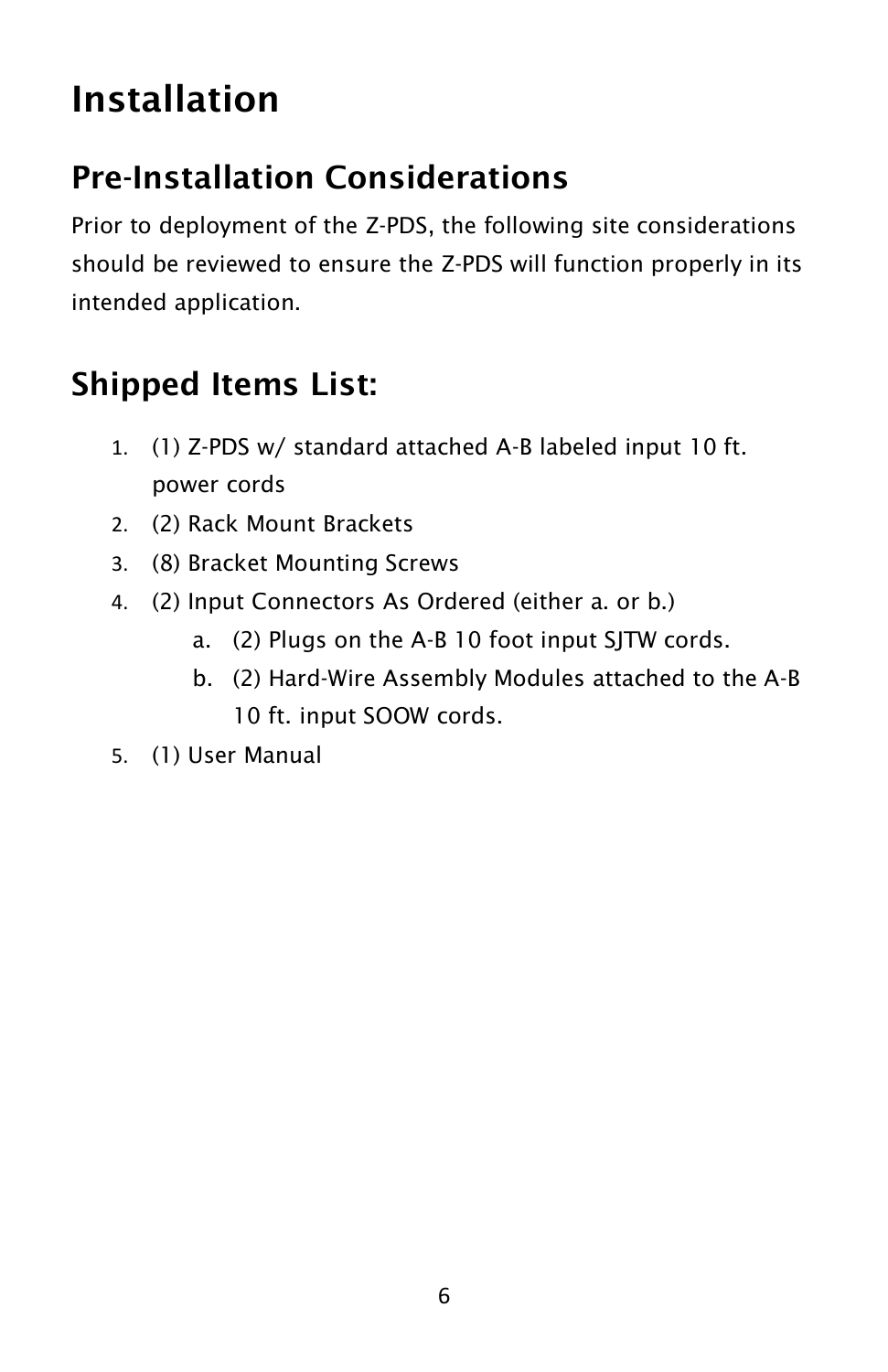## Mounting

# CAUTION

CAUTION indicates a potentially hazardous situation which, if not avoided, can result in minor or moderate injury.

### Z-PDS Mounting

- 1. Remove all items from the shipping box and confirm all pieces in the "Shipped Items List" are present and are not damaged.
- 2. Inspect all the components to ensure all parts are fastened/installed correctly (e.g. ensure all screws are fastened securely).
- 3. Locate appropriate hardware needed to mount Z-PDS unit.
- 4. Mount the Z-PDS in its intended location, for example the rack, via the brackets provided (see fig 1 & fig 2). Use the appropriate mounting hardware that can safely withstand the load of the apparatus and torque the fasteners to the manufacturer's recommended values.

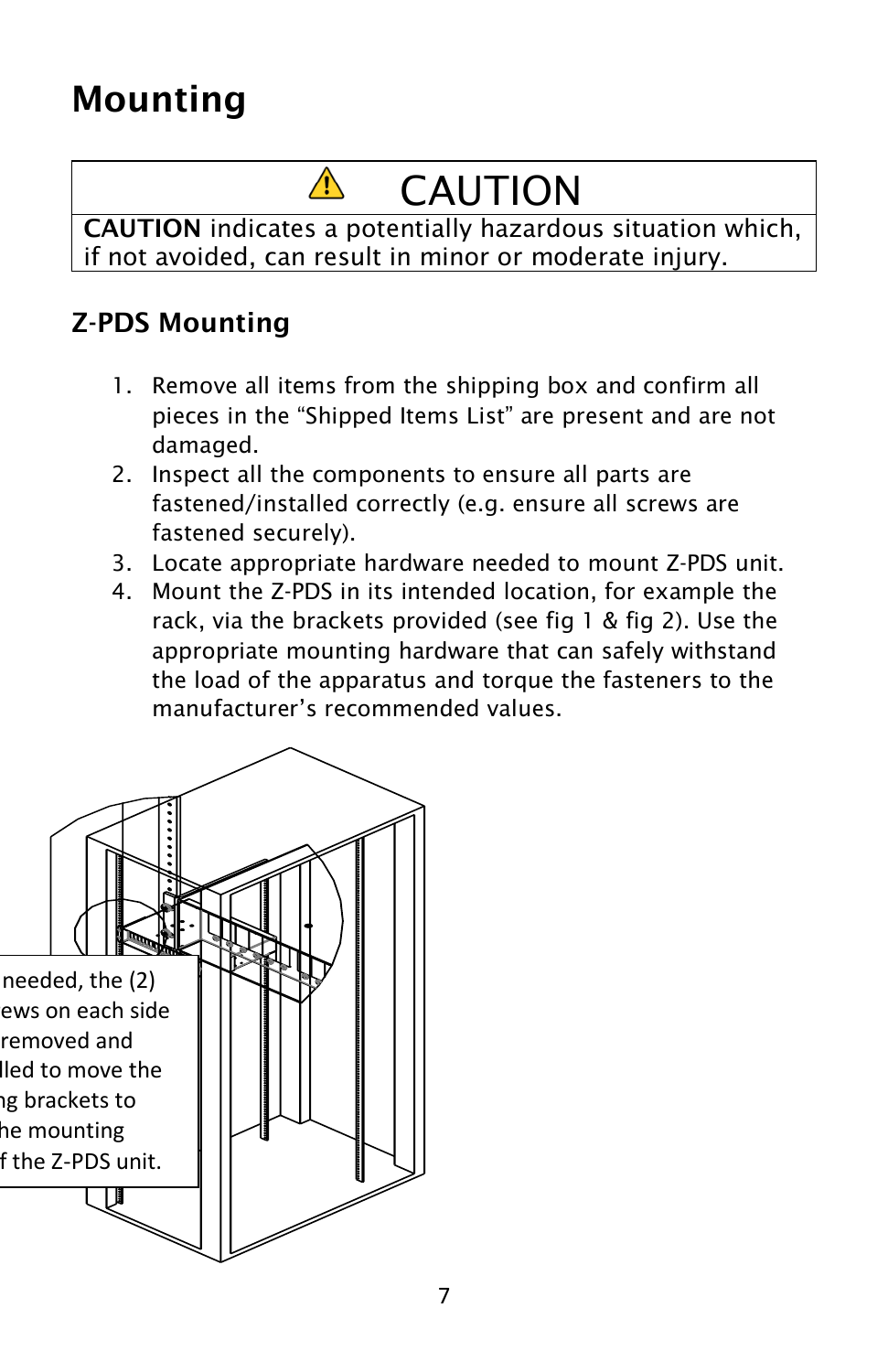### Electrical Connection and Power-up

#### DANGER A

DANGER indicates an imminently hazardous situation which, if not avoided, will result in death or serious injury.

### Note: This operation must be performed by a qualified technician or electrician in accordance with your local electrical safety code.

#### Installation Option 1: Connect via supplied input plugs

- 1. Have appropriate power whips or busway tap boxes with receptacles that match your Z-PDS model deployed and tested.
- 2. Ensure all Z-PDS breakers are all in the "off" or "0" position during installation.
- 3. Consider de-energizing the power input sources for both A and B, if possible. Follow all applicable safety regulations.
- 4. Connect the input power to the Z-PDS using the supplied input cord plugs.
- 5. Safely energize the input power whips or busway tap boxes for the Z-PDS A & B inputs.
- 6. Toggle "1 / ON" for all circuit breakers to ensure all the LEDs are illuminated. If any malfunctions occur at this point please reference the troubleshooting section of this guide.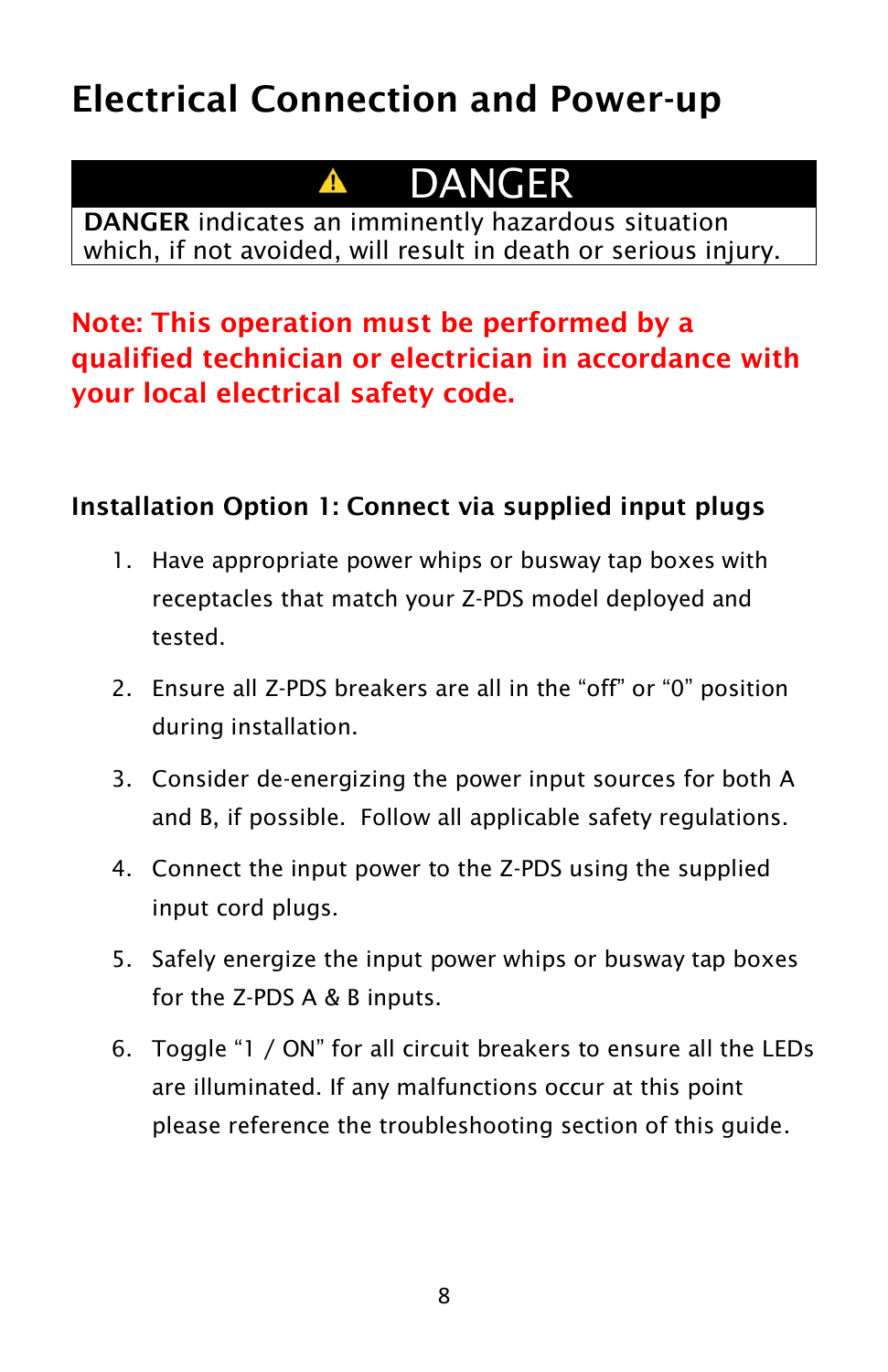#### Installation Option 2: Connect inputs via hard-wire module

- 1. Insure that the supplied hardwire enclosure modules and the connections described below are in compliance with your local electrical safety codes.
- 2. Remove the cover plates of the hardwire enclosure modules.
- 3. Install the bushings in the input feed end by punching the appropriate knockout size and installing the correct bushing for your input cord diameter.
- 4. Strip the wires and then route the input cords through the bushings and install the wires to the terminal block securely.
- 5. Ensure the hot and neutral wires from the site power inputs are appropriately matched to the hot (Phase 'X' is Black; Phase 'Y' is Red; Phase 'Z' is Orange) and neutral wires from the Z-PDS input cords using the provided terminal block.
- 6. Ensure the ground wire is mounted on the ground lug.
- 7. Securely fasten the input cord strain relief so that it is properly attached to the hard-wire connection module.
- 8. Ensure all wire lug nuts and enclosure screws are securely tightened and remove any debris from the enclosure.
- 9. Close the hardwire enclosure assembly with the cover plate. Ensure all screws are securely tightened and place or mount the hard wire assembly in a safe location away from any environmental hazards.

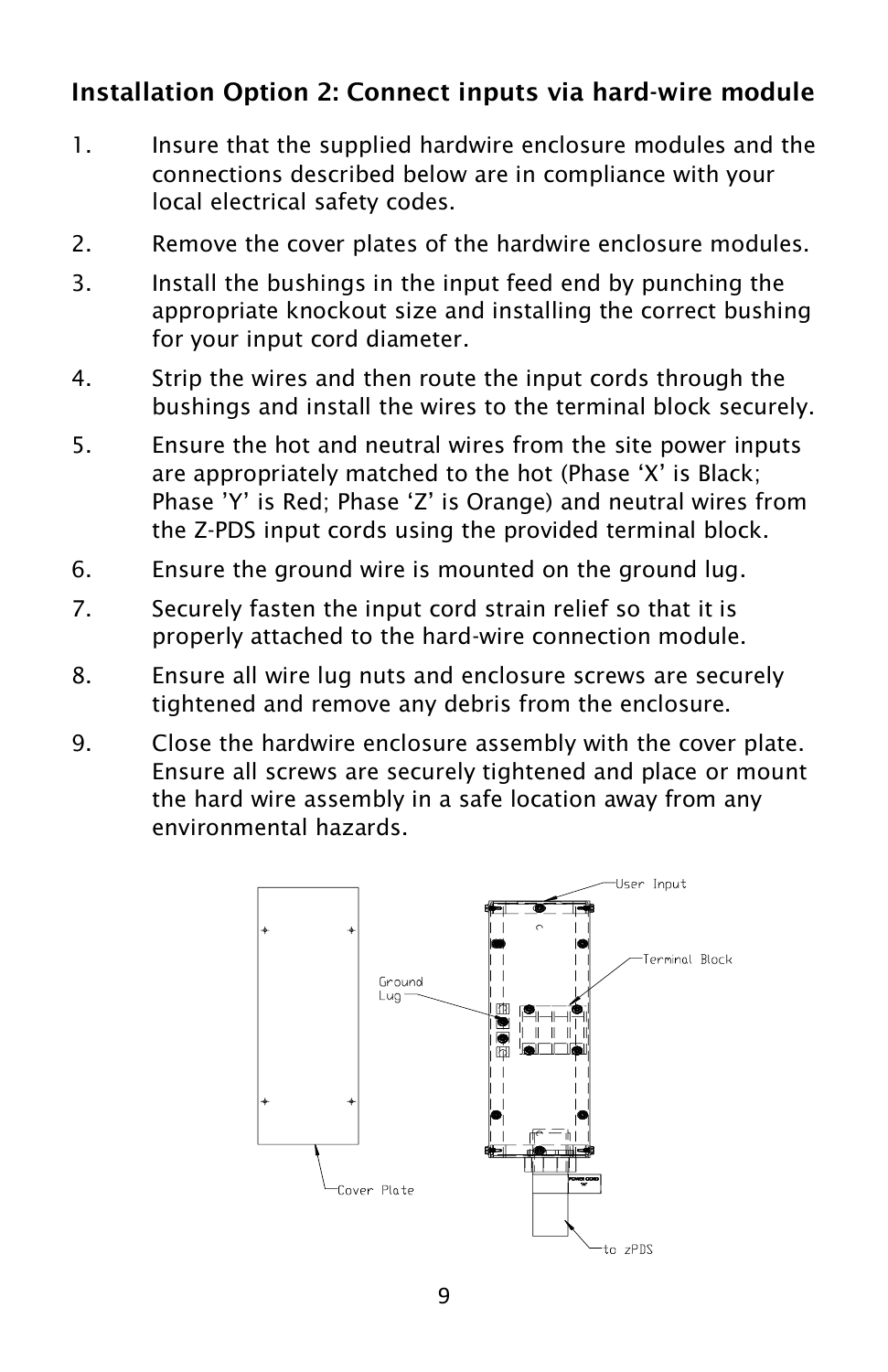### Electrical Connection of output loads

- 1. Insure that the input load plugs and cords used are in compliance with your local electrical safety codes and appropriate for the intended application.
- 2. De-energize the Z-PDS output receptacle to be plugged into via the front panel circuit breakers that control it. Follow all applicable safety regulations.
- 3. Connect the appropriate plug to the chosen Z-PDS output receptacle. Remember to use the NEMA twist-lock feature if your Z-PDS model has that type of output receptacles.
- 4. Safely energize the Z-PDS output receptacle by closing the circuit breakers that feed that receptacle on the front panel of the Z-PDS unit.
- 5. Check that all the LEDs on the front panel for the receptacle being energized illuminate to indicate proper function.
- 6. If any malfunction occurs at this point please reference the troubleshooting section of this guide.

# Operation

The Z-PDS will distribute power through multiple branch circuits, depending on the model ordered. The number of branch circuits and the amperage rating for each is pre-determined by the model ordered. The Z-PDS can be configured to deliver several common power configurations that vary the output voltage. This is done using the appropriate plug adapters which tap the three-phase power as required and deliver it in a chosen receptacle type. This is equivalent to and much less expensive than having an electrician run a new power whip from a power panel or installing a new tap box in a busway. The Z-PDS system can be configured to output line-to-line (usually 208V), line-to-neutral (120V or 230/240V) or three-phase wye or delta power.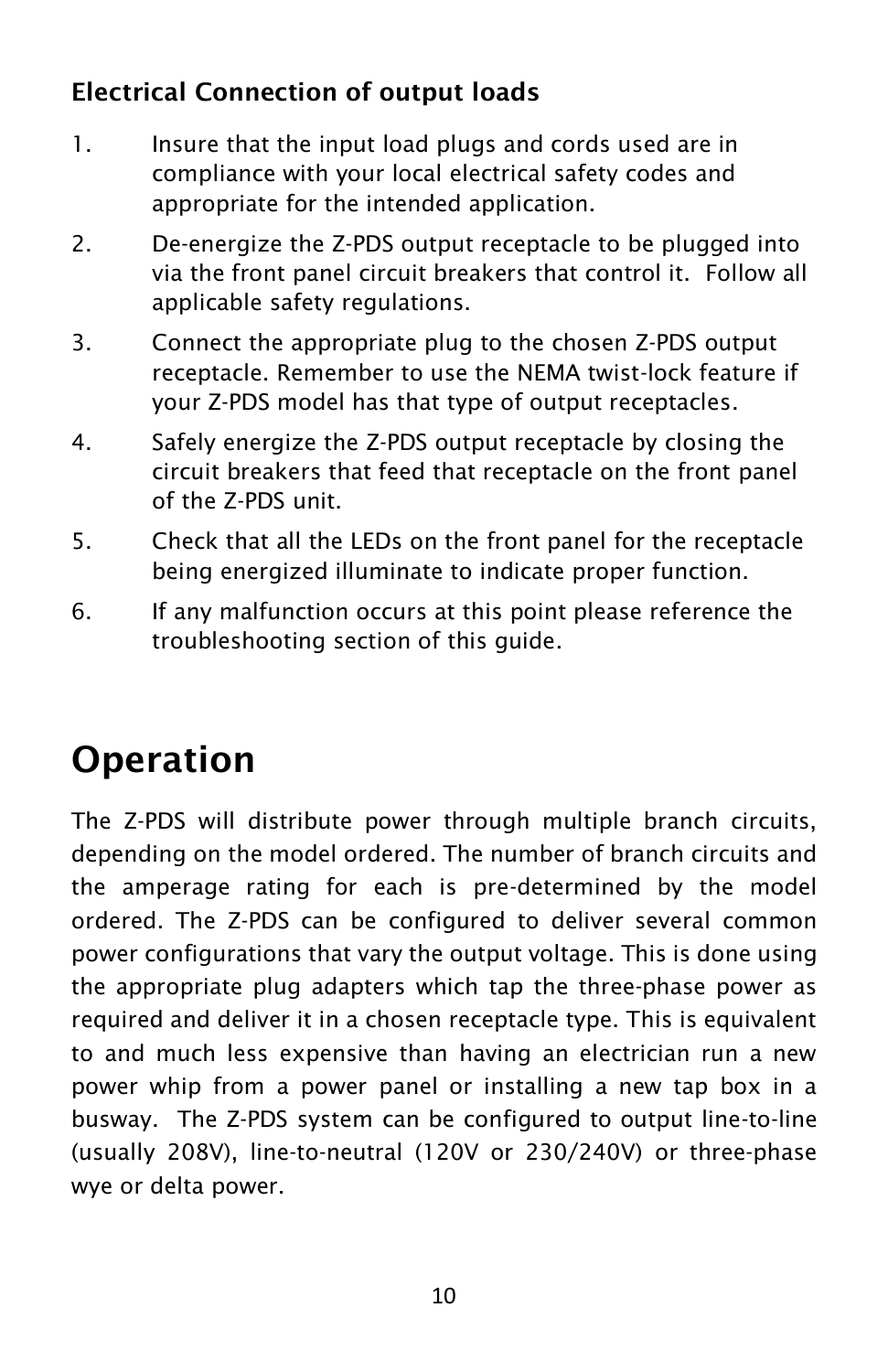### Output Branch Circuit Configurations



*Note: Examples are implemented via Zonit plug adapters where needed.*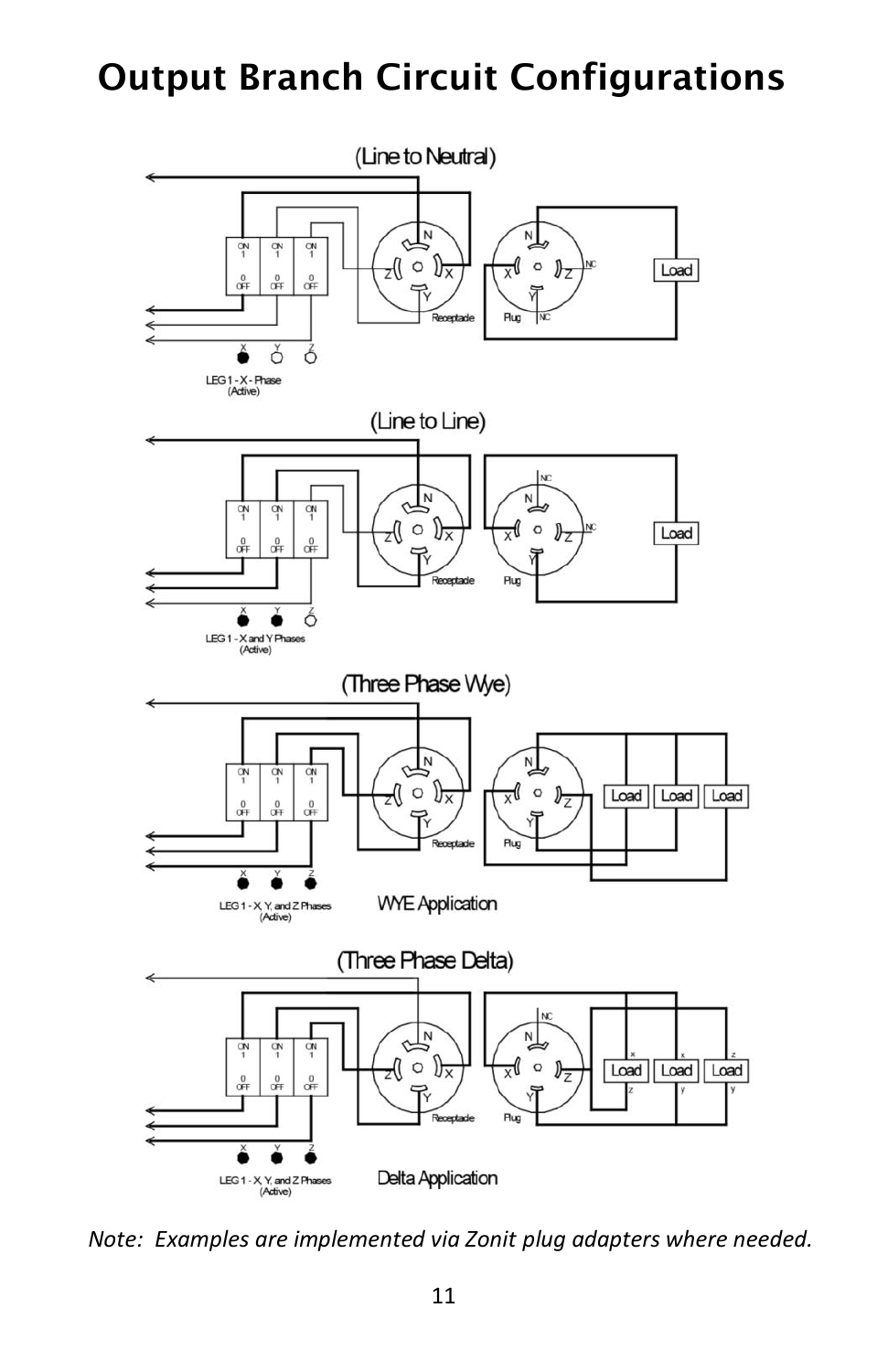### Controls



DANGER indicates an imminently hazardous situation which, if not avoided, will result in death or serious injury.

#### **Individual Branch Circuit Output Control Circuit Breakers**



*Note: All Z-PDS models have either 18 or 12 (not shown) circuit breakers*.

#### **Output Receptacles**



*Note: Output receptacles will vary by model*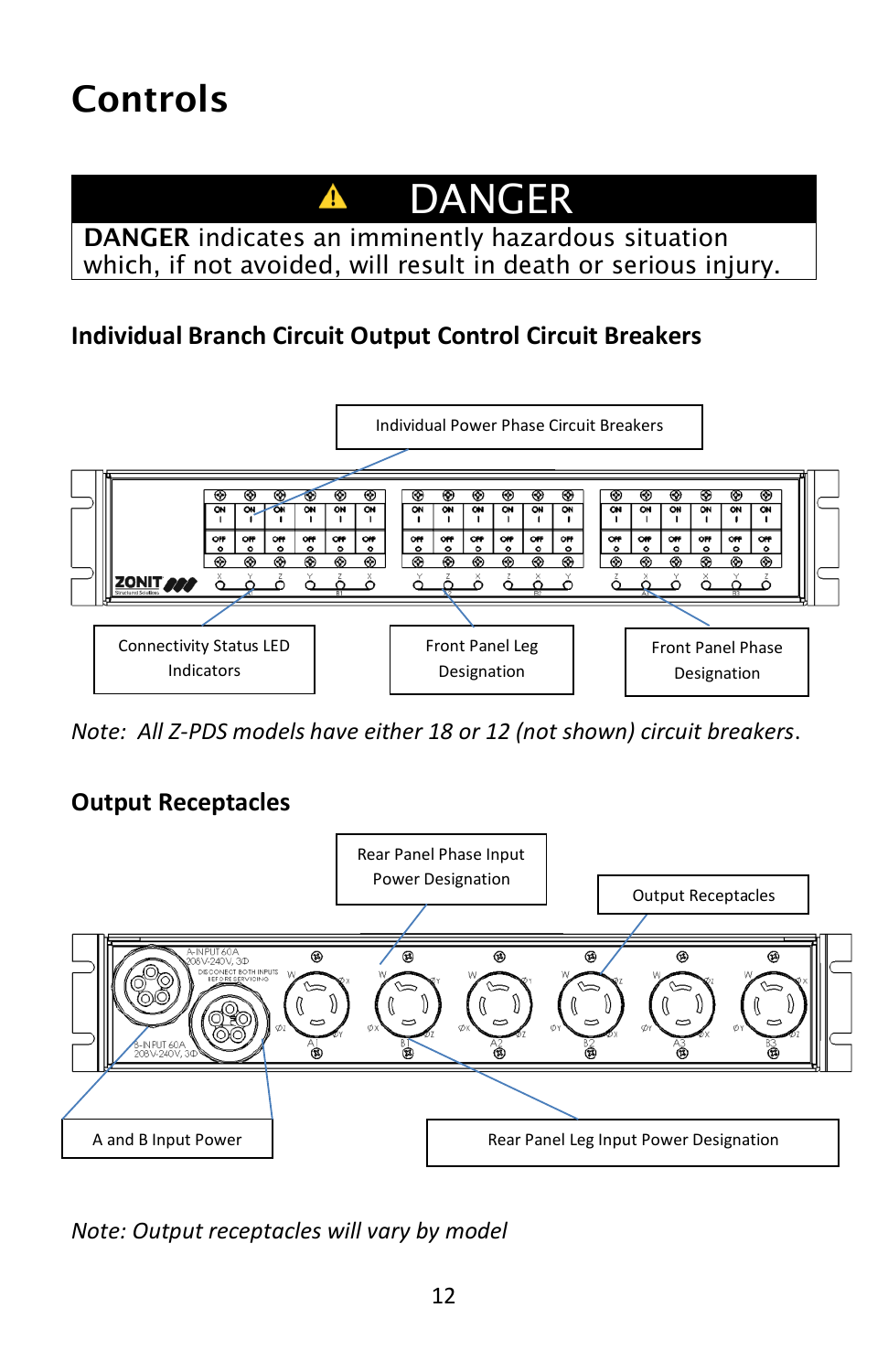### Maintenance

There is no required maintenance schedule for the Z-PDS; however, toggling on/off all the output circuit breakers to ensure all the LEDs illuminate during general maintenance windows or when the Z-PDS is not in use will help ensure all output branch circuits are working correctly.

# Troubleshooting

The Z-PDS is designed and tested for the highest reliability possible. Problems encountered with improper voltages or in-active circuits will generally be attributed to an abnormal condition of the branch circuit delivering the source power to the Z-PDS. If any condition exists that would indicate a problem, follow this process:

- 1. Check the source power whip or busway tap box circuit breakers. Check that the 3-pole circuit breakers feeding the Z-PDS are fully closed. Toggle to ensure position and check the LED indicators on the Z-PDS to ensure that input power is being delivered.
- 2. Use a suitable voltmeter and test for the following. This test should only be done by a qualified electrician or qualified technician.
	- a. Verify inter-phase voltage (X-Y, X-Z, Y-Z)
	- b. Verify phase to neutral voltages
	- c. Verify 0.0 Volts from neutral to ground
	- d. Verify less than 1ohm from neutral to ground
- 3. If any fault is located with the A-B feed circuits to the Z-PDS, have a certified electrician correct it.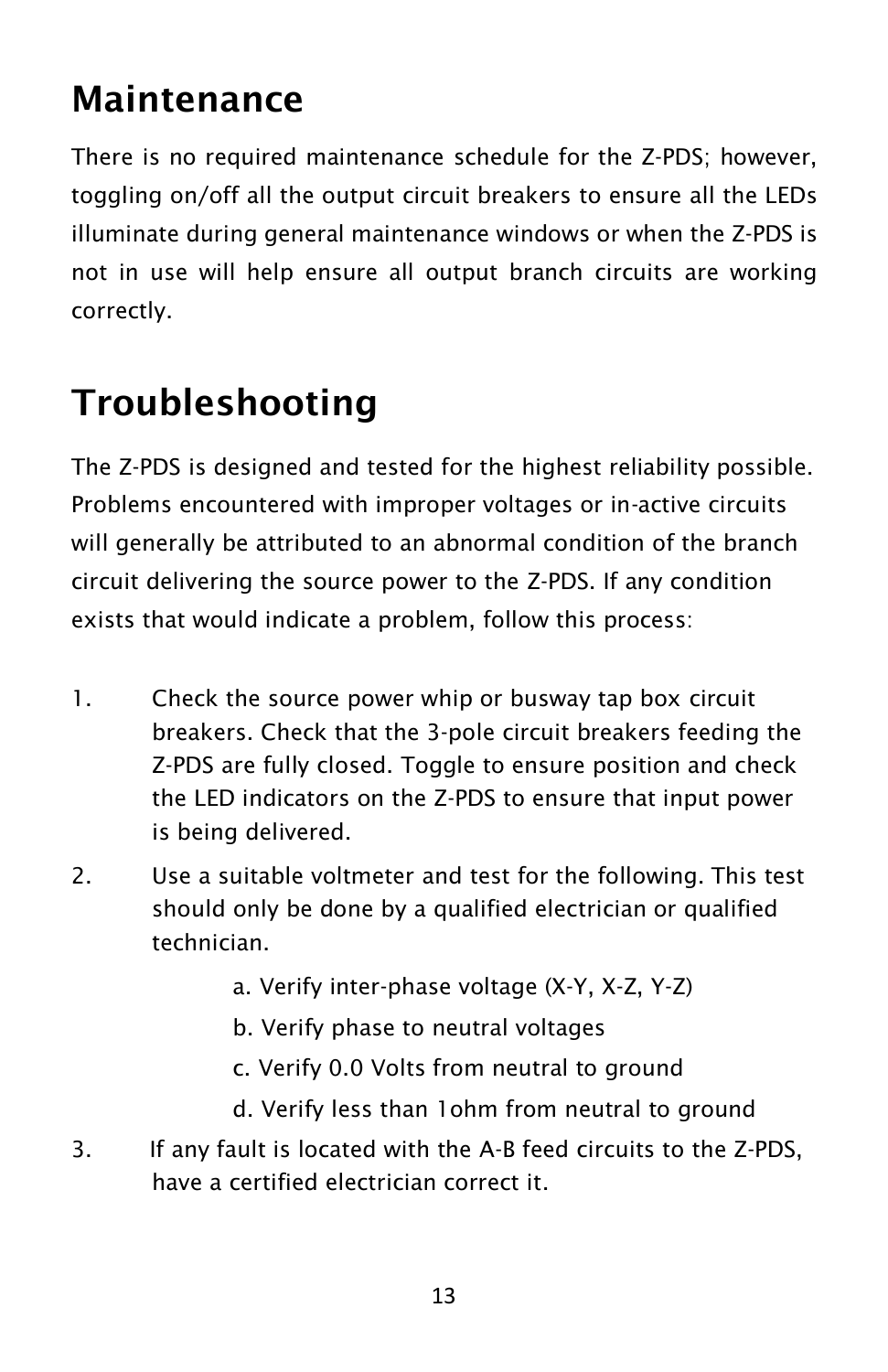### Warranty

The Z-PDS made by Zonit Structured Solutions, LLC in the U.S.A. is warranted to be free of defects in materials and workmanship for a period of 3 years from date of purchase. If the product becomes defective during the warranty period, we will elect to either repair or replace it free of charge. After contacting Zonit Structured Solutions for a return authorization, send the product (with the original proof of purchase and freight prepaid) to Zonit Structured Solutions, LLC, 1790 30th St. #140, Boulder, Colorado, 80301.

This warranty does not include repair or replacement of any connected equipment. This warranty excludes damage to a Zonit product if a surge or spike reaches the product through an unprotected source connected to it. It does not apply to any product which has been repaired or altered in any manner by anyone other than Zonit Structured Solutions, LLC or to any product which has been installed, connected, used, or otherwise adjusted other than in accordance with written instructions furnished by Zonit Structured Solutions, LLC. Zonit Structured Solutions, LLC shall also not be obligated to repair or replace product which is found to be in need of repair because of damage resulting from accident or misuse.

Zonit Structured Solutions, LLC makes no other express warranty for the product. No agent, representative, dealer, or employee of Zonit Structured Solutions has the authority to increase or alter the obligations or limitations of this warranty.

14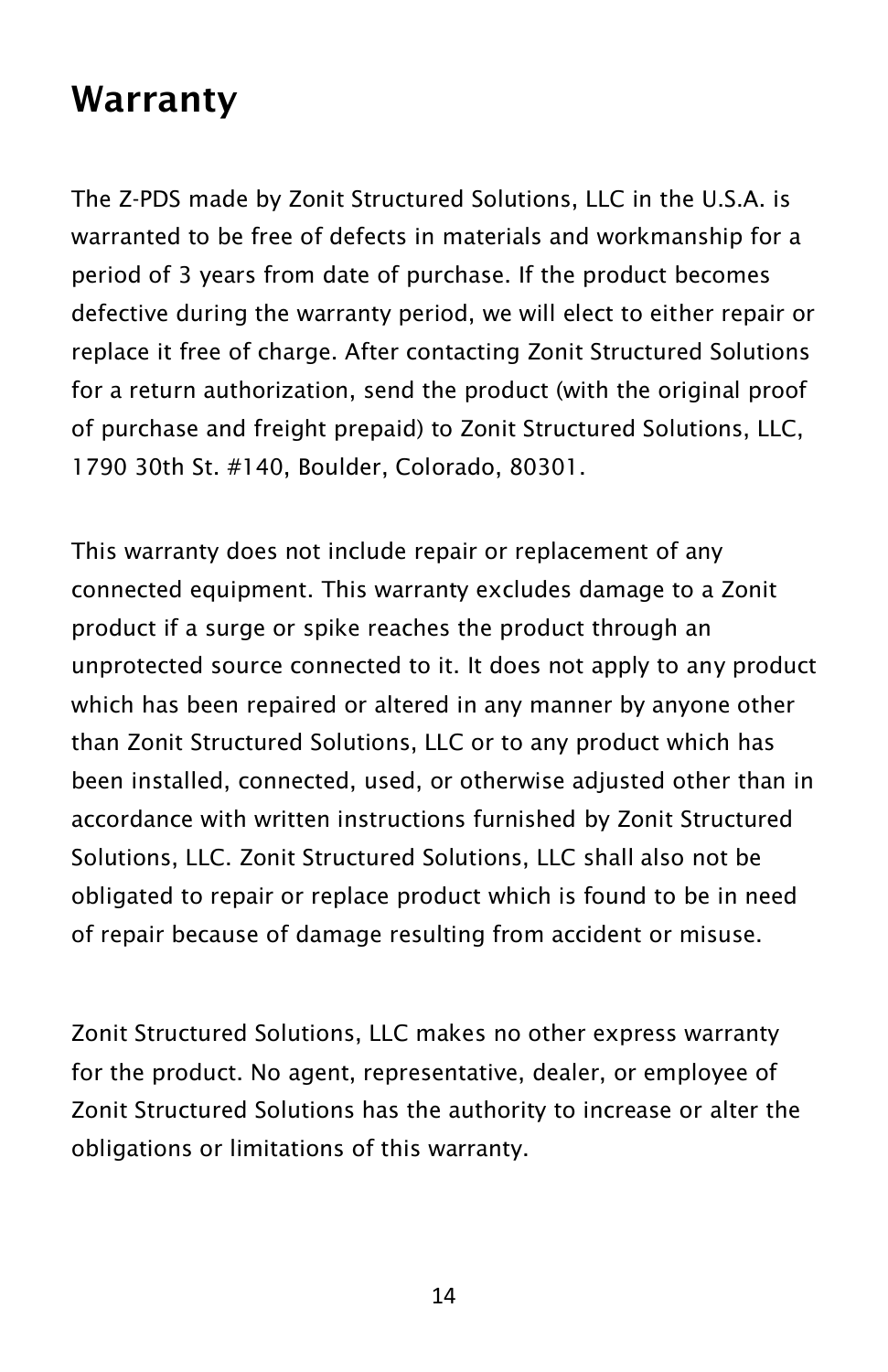THIS WARRANTY IS IN LIEU OF ALL OTHER EXPRESS OR IMPLIED WARRANTIES INCLUDING THE IMPLIED WARRANTIES OF MERCHANTABILITY OR FITNESS FOR A PARTICULAR PURPOSE, WHETHER ARISING BY LAW, CUSTOM, OR CONDUCT, AND THE RIGHTS AND REMEDIES PROVIDED UNDER THIS WARRANTY ARE EXCLUSIVE AND IN LIEU OF ANY OTHER RIGHTS OR REMEDIES. IN NO EVENT SHALL ZONIT STRUCTURED SOLUTIONS LLC BE LIABLE, WHETHER IN CONTRACT, UNDER ANY WARRANTY, IN TORT (INCLUDING NEGLIGENCE), IN STRICT LIABILITY OR OTHERWISE, FOR SPECIAL, INCIDENTAL, CONSEQUENTIAL, INDIRECT OR OTHER SIMILAR DAMAGES, INCLUDING, BUT NOT LIMITED TO, PERSONAL INJURY, PROPERTY DAMAGE, DAMAGE TO OR LOSS OF EQUIPMENT, LOST PROFITS OR REVENUE, COSTS OF RENTING REPLACEMENTS AND OTHER ADDITIONAL EXPENSES. ZONIT STRUCTURED SOLUTIONS LLC'S LIABILITY SHALL NOT IN ANY EVENT EXCEED THE AMOUNT OF THE PURCHASE PRICE OF THE PRODUCT.

Some jurisdictions do not allow limitations on how long an implied warranty lasts, and some jurisdictions do not allow the exclusion or limitation of incidental or consequential damages, so the above limitation and exclusion may not apply to you. This warranty gives you specific legal rights and you may also have other rights which vary from jurisdiction to jurisdiction.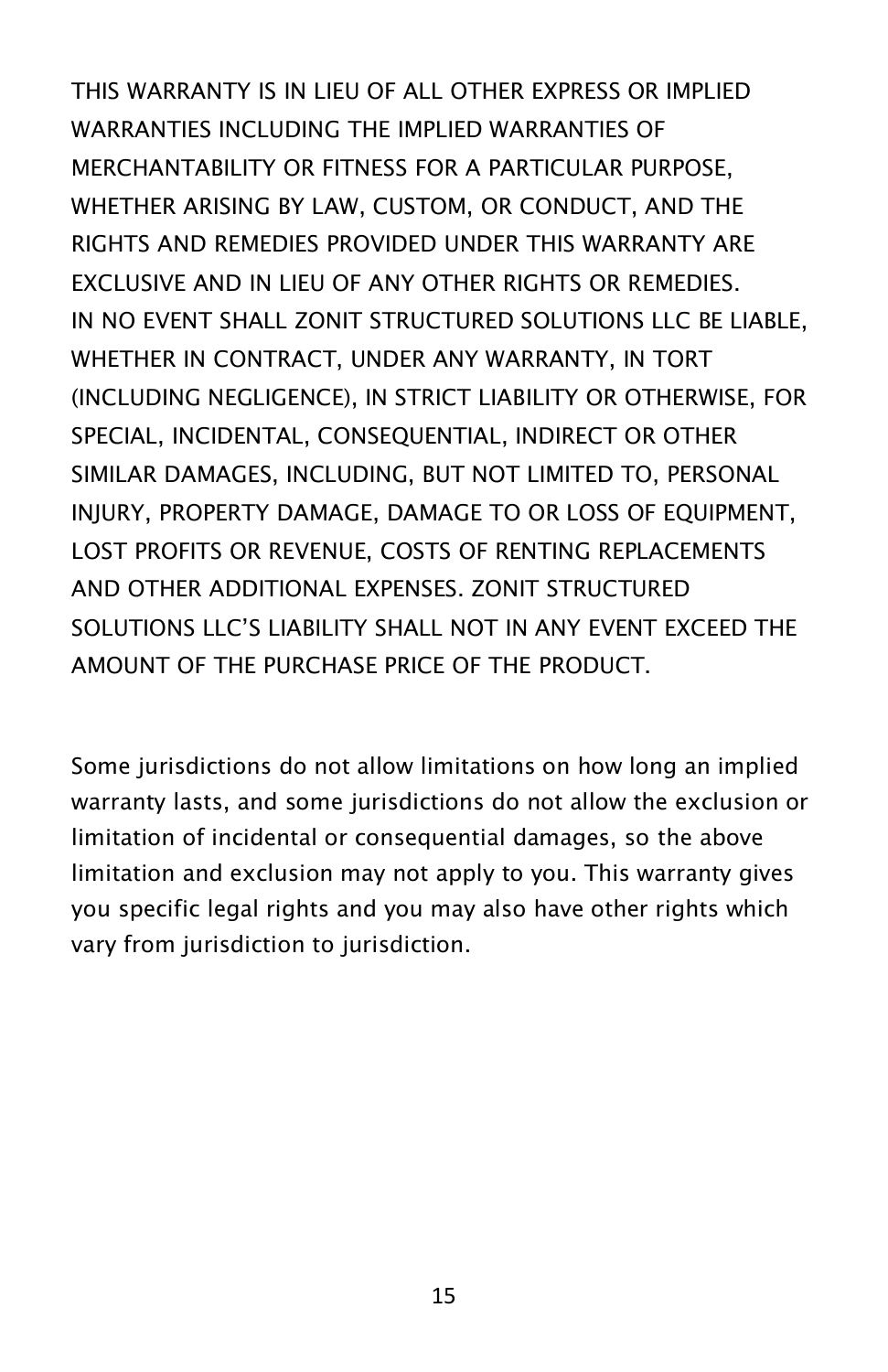# Waste Electrical and Electronic Equipment (WEEE)

Within the European Union this symbol indicates that this product should not be disposed in household waste. It should be deposited at an appropriate facility to enable recovery and recycling. For information on how to recycle this product, please check with the reseller that sold you this product to determine proper waste disposal procedures.



#### For assistance contact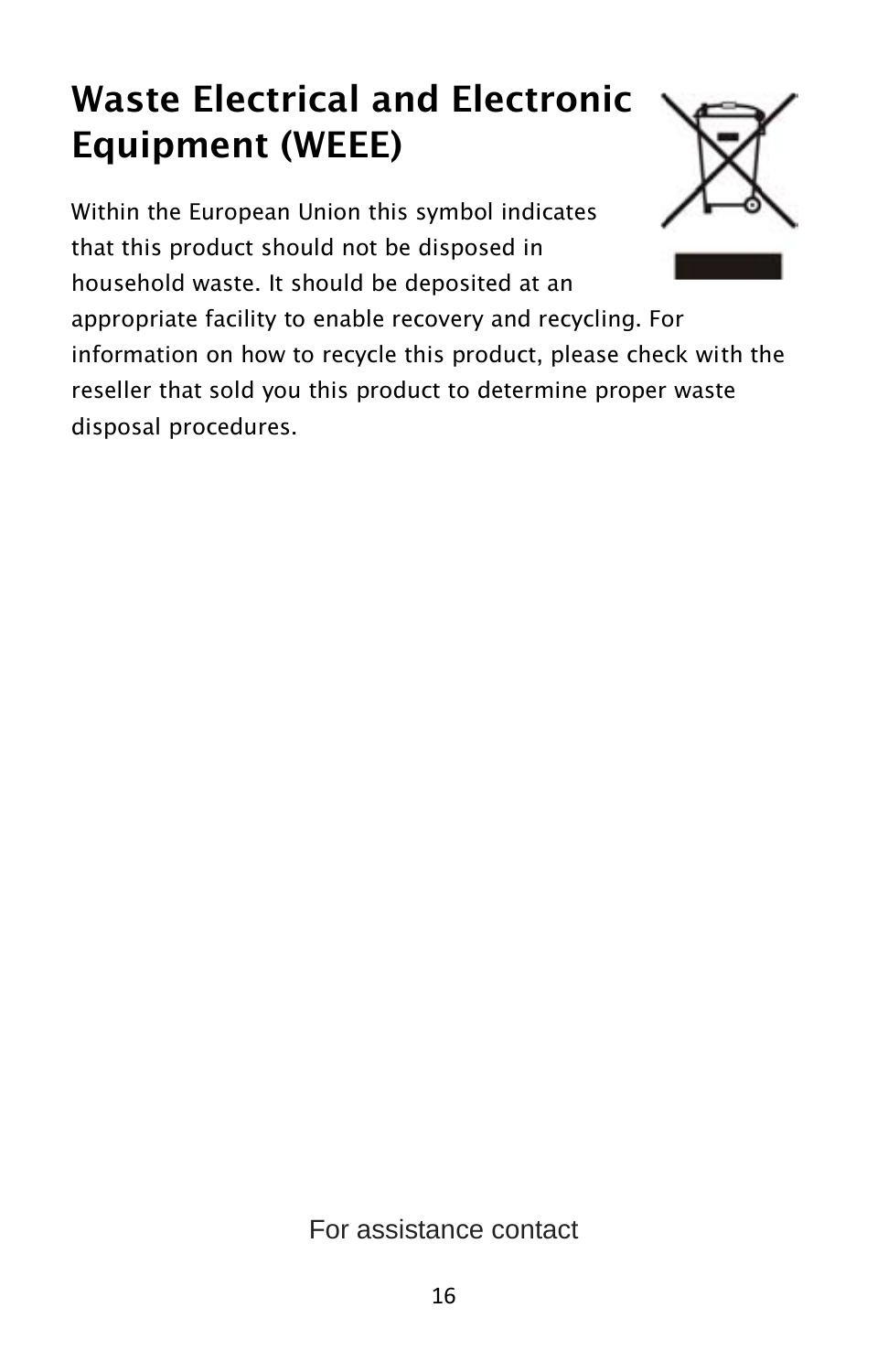#### support@zonit.com

See our website at [www.zonit.com](http://www.zonit.com/) for the latest version of manuals.

> Zonit Structured Solutions LLC 1790 30th Street, Suite 140 Boulder, Colorado 80301 USA